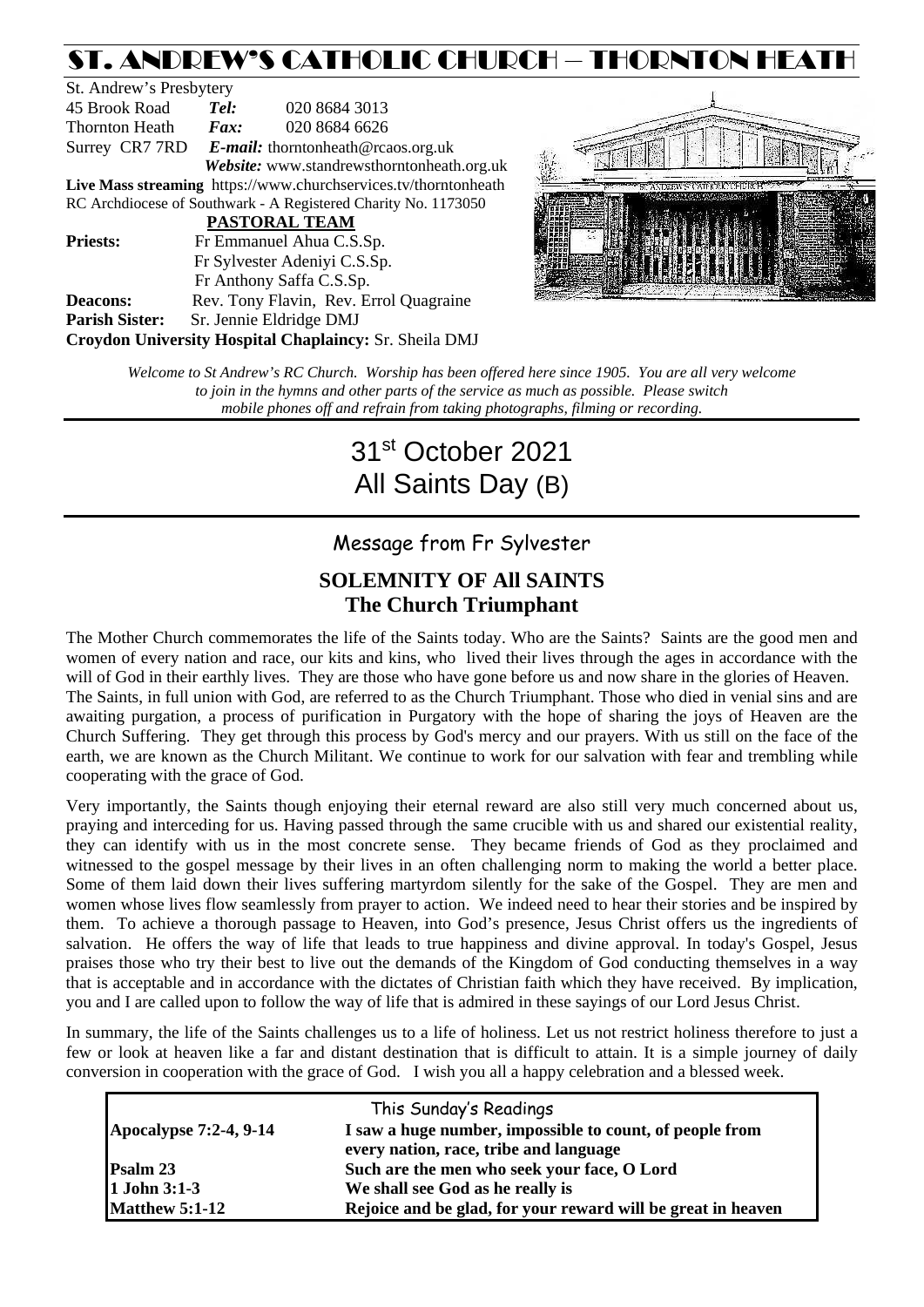### Diary for the Week

| <b>Sunday 31st October</b>          |                    | 6.00pm (Saturday) First Mass of Sunday | For the people of the Parish       |
|-------------------------------------|--------------------|----------------------------------------|------------------------------------|
| <b>All Saints Day</b>               | 9.30am             | <b>Mass</b>                            | Antonio & Idinihna Carvalho RIP    |
|                                     | 11.30am            | Mass                                   | <b>Vicente Fernandes RIP</b>       |
| <b>Holyday of Obligation</b>        | 6.00 <sub>pm</sub> | Mass                                   | Esther Oyeyinka – Thanksgiving $&$ |
| (clocks back 1 hour)                | $7.00 - 9.00$ pm   | <b>Charismatic Prayer Group</b>        | God's Blessings                    |
| Monday 1 <sup>st</sup> November     | 7.30am             | Mass                                   | November List                      |
|                                     | 10.00am            | <b>Mass</b>                            | Deceased De Souza Family RIP       |
| Tuesday 2 <sup>nd</sup> November    | 7.30am             | Mass                                   | November List                      |
| <b>All Souls Day</b>                | 10.00am            | <b>Mass</b>                            | Joseph Kwame Baffoe RIP            |
| Wednesday 3 <sup>rd</sup> November  | 7.30am             | Mass                                   | November List                      |
|                                     | 10.00am            | <b>Mass</b>                            | Souls of the departed Legionaries  |
| Thursday 4 <sup>th</sup> November   | 7.30am             | <b>Mass</b>                            | November List                      |
|                                     | 10.00am            | <b>Mass</b>                            | Pam Freeman – Birthday & Wellbeing |
| Friday 5 <sup>th</sup> November     | 7.30am             | Mass                                   | November List                      |
|                                     | 10.00am            | Mass                                   | Pasquelina (Rina) Fernandes RIP    |
|                                     | $10.30 - 12$ noon  | <b>Adoration</b>                       |                                    |
|                                     | <b>6.30pm</b>      | <b>Brownies/Guides (hall)</b>          |                                    |
| Saturday 6 <sup>th</sup> November   | 9.30am             | <b>Mass</b>                            | November List                      |
|                                     | $10.00 - 10.30$ am | <b>Confessions</b>                     |                                    |
|                                     | $5.00 - 5.30$ pm   | <b>Confessions</b>                     |                                    |
|                                     | 6.00 <sub>pm</sub> | <b>First Mass of Sunday</b>            | For the people of the Parish       |
| <b>Sunday 7th November</b>          | 9.30am             | <b>Mass</b>                            | Jessica Mary Badu RIP - Birthday   |
| 32 <sup>nd</sup> Sunday of the Year | 11.30am            | <b>Mass</b>                            | Deceased Arthur Family Members RIP |
|                                     | 6.00 <sub>pm</sub> | <b>Mass</b>                            | November List                      |
|                                     | $7.00 - 9.00$ pm   | <b>Charismatic Prayer Group</b>        |                                    |

Church cleaners: this week: St Jude's Group, next week: Judie's Crew

# St. Andrew's Parish Notices

#### **FACEMASKS**

Please can we ask you to continue to use a face covering if you are able to and to use the hand sanitiser when entering our Church.

#### **MASS SUNG IN LATIN DURING NOVEMBER**

During the month of November, the 11.30am Choir, the Mass will be sung in Latin.

#### **MISSION APPEAL THIS WEEKEND 30/31 OCTOBER**

We welcome Fr Tom Ryan to all our weekend masses to talk about the mission appeal in our parish for The Missionary Society of St. Columban. Some information about The Columban Fathers are:

They were founded in Ireland in 1916 by two graduates of Maynooth National Seminary – Father (later Bishop) Edward Galvin and Father John Blowick. Their first mission was to China. The primary aim of the Columbans is inculturation of the Gospel in Cross Cultural environments. At the heart of their work is the call to help people become fully human, to help establish a world of peace with justice and care for the integrity of creation in solidarity with the poor. In order to do this effectively they strive to read the signs of the times through the guidance of the Holy Spirit, willing to take the risks of meeting the challenges that confront them.

Columbans now have missions in China, Chile, Fiji, Hong Kong, Japan, Korea, Peru, Pakistan, UK, Ireland, Australia, USA and more.

#### **RITE OF CHRISTIAN INITIATION OF ADULTS (RCIA)**

The RCIA is for anyone who is interested in becoming a member of the Catholic Church. Please speak with Sr Jennie after Mass if you would like to attend. If you know of anyone who might be interested please encourage them to come along and perhaps come with them.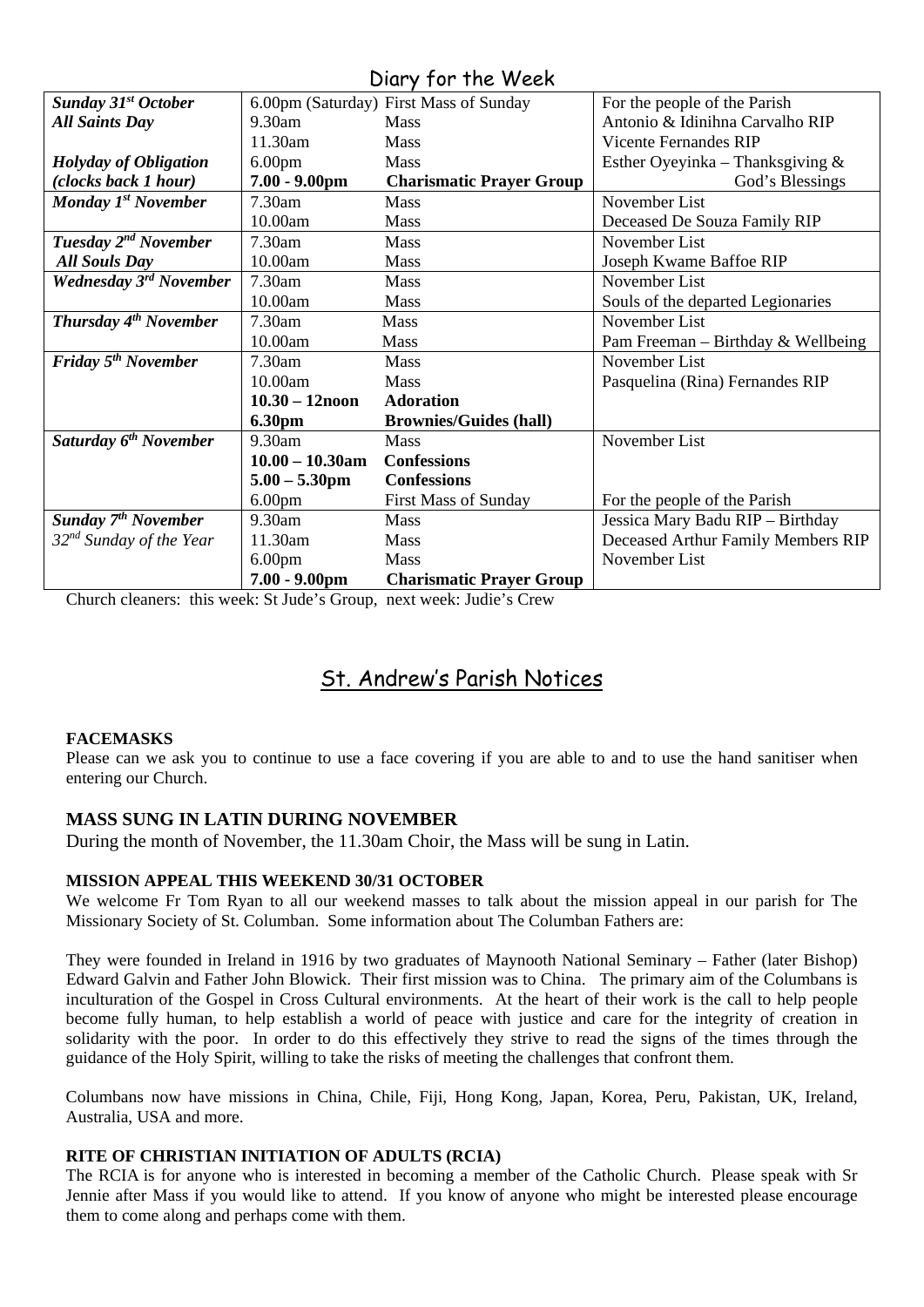#### **CAKE SALE: CONFIRMATION CANDIDATES**

On Sunday  $7<sup>th</sup>$  November after the 9.30am Mass, this year's Confirmation candidates will be having a cake sale accompanied by teas and coffees in the hall. Proceeds to go to their two chosen charities "The Sickle Cell Society" and "Croydon Association for Young Single Homeless". Please do come along to give them your support and to enjoy a cake or two!

#### **NOVEMBER PRAYERS FOR THE DECEASED**

During the month of November we particularly pray for those who have died. A list of the deceased whose funerals took place here at St Andrew's will be displayed in the front of the Altar. Anyone who has a relative or friend who has died elsewhere in the last year should give in their names and date of death to the office or to one of the Priests and the name will be added.

Please put the names in a Holy Souls envelope together with your offerings in the basket before the Altar from the beginning of November. These envelopes will be brought up during each Mass in the month of November. On Saturday  $27<sup>th</sup>$  November at 9.30am we will hold our annual Mass for those who have died in the last year, we hope you can join us.

#### **400 CLUB**

September draw:

- Bernadette Menezes No: 13 £20
- Sonia Clarke No: 51 £10
- Anamelchet Oparta No: 111 £10

October draw will be in next week's newsletter.

#### **WORLD MISSION SUNDAY LAST WEEK**

Thank you very much for your donations last week. Your prayers and contributions will help missionaries work alongside communities throughout the world that are poor or in need, regardless of their background or belief. Please pray for the work of Missio and all those working to offer the love of Jesus, that we may remain strong in our witness to Christ's love for all peoples. To continue supporting mission throughout the year, please go to missio.org.uk or call 020 7821 9755 (office hours).

#### **DBS CERTIFICATES FOR VOLUNTEERS**

Please could existing volunteers who need DBS (Disclosure and Barring) checks please email their full name to [thorntonheathsg1@safeguardrcaos.org.uk](mailto:thorntonheathsg1@safeguardrcaos.org.uk)

The online process will then be actioned. This includes; Eucharistic Ministers, Catechists for Children, Adult Altar Servers, Children's Liturgists and any parish group helpers for vulnerable adults or children. It is everyone's responsibility to ensure that our parish is a safe place and the DBS certificate issued must be through the RC Diocese of Southwark and not another body even if it is current and valid.

#### ST ANDREW'S CHOIR

The Choir at St. Andrews warmly welcome parishioners who would like to join the choir. If you can play an instrument, read music or have a love for singing you are most welcome. For more details or to sign up please speak to one of the choir leaders after Mass.

#### **CHARISMATIC PRAYER GROUP**

Please join us as our group has resumed prayer meetings every Sunday evening in the Church from 7.00 – 9.00pm. All are very welcome to come along and join us in praises, prayers, Bible studies and youth group ministry. For further details please call Stella on 07983 775879.

#### **ADORATION**

Please come in and spend some time in the presence of Our Lord in the Blessed Sacrament for Adoration every Friday from 10.30am – 12noon.

#### **ALL NATIONS CATHOLIC CHARISMATIC GROUP UK - FOODBANK**

The group have launched a food bank project in order to help families who are in need of extra help with regards to some food items. This will be held in St Andrew's hall every second Saturday every month until the end of the year. The next one will be on Saturday  $13<sup>th</sup>$  November approximately from  $12.00 - 1.00$ pm. We would welcome any food donations, tinned, dry packets, etc. Please see the poster in the porch for more info and contact details. If you know of any families who may benefit from this, please let them know.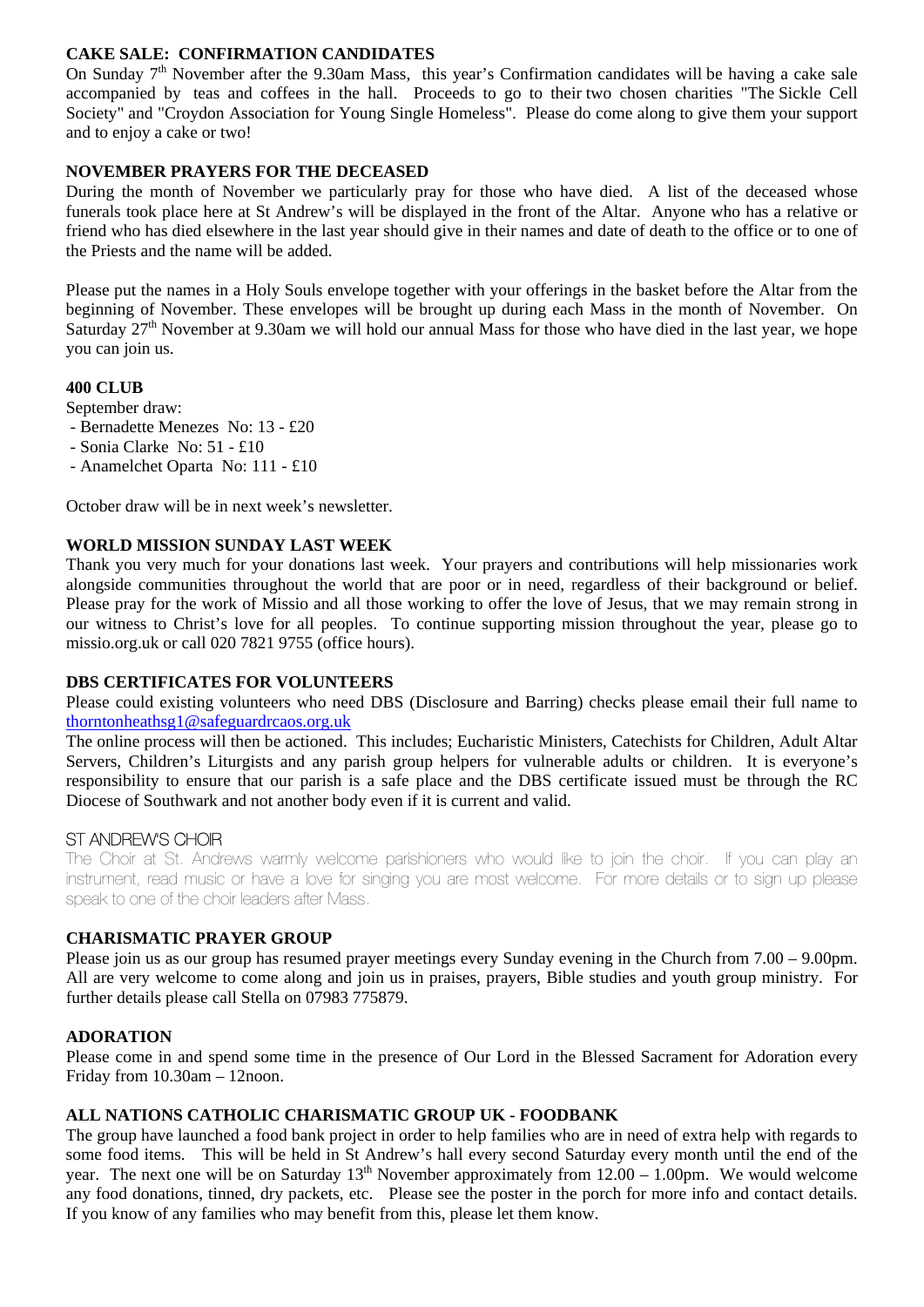#### **ROSARY GROUP**

We have re-started our Rosary Group in the Church. If you would like to join us, please do come along Monday to Saturday after the 10am Mass during the week and on Saturdays after the 9.30am Mass. All are very welcome.

#### **REPOSITORY**

The Repository will be open after the 9.30am and 11.30am Masses on Sunday. We have some 2022 calendars and Christmas cards already in so please visit to make your purchases early.

#### **CHURCH CLEANERS WANTED URGENTLY**

We really need more people to help with the task of cleaning God's house. Especially over the past year the burden has fallen on just a few who are having to cope on their own so if you can spare an hour or two and would like to help by joining one of our groups, please contact Fifi on 07932 764273. Thank you.

#### **COP26 CLIMATE TALKS 31 OCTOBER – 12 NOVEMBER**

In 2021 the UK government assumed the presidency of COP26. This provides a unique opportunity for the UK government to present its vision of a 'Global Britain' and lead the way in international efforts to tackle the climate crisis.

As a Catholic community we have been given a very clear steer from Pope Francis about the importance of caring for our common home. In his 2015 encyclical Laudato Si', His Holiness made it clear that to 'harm the environment was to harm human beings'. Furthermore, it asks us the key question. 'What kind of world do we want to leave to those who come after us, to children who are now growing up?'

In the run up to COP26 and specifically on this last Sunday in October, we are asking people to pray that the leaders meeting in Glasgow (including Pope Francis who plans to attend in person) work together for positive outcomes for people and the planet. To assist with this the Bishops' Conference of England and Wales, in partnership with CAFOD have produced a prayer card for use in the home so please take one and pray for the success of the upcoming UN climate talks in Glasgow and pray that that world leaders will put the needs of marginalised communities around the world, those most affected by climate change, right at the heart of these climate talks. For more information see [cafod.org.uk/COP26](http://cafod.org.uk/COP26)

*May the Holy Spirit inspire all political leaders at COP26 and instill in them the courage and gentleness to implement fairer solutions for the most vulnerable.*

#### **ST ANDREW'S CHURCH SYNODAL PROCESS**

Pope Francis has called a Synod of bishops to meet in October 2023. The Theme of this Synod is not dogma or structure it is unique "Listening to the Holy Spirit". Every Catholic in the world is called to participate by a common process of sharing the Gospel. Every voice and opinion is valid. The First stage is "What is the Holy Spirit saying to us, here in Thornton Heath in this parish of St. Andrew's?" There are three topics, Communion, Participation, and Mission.

This is what is planned over the next three weeks. We will take one of these and we are encouraged to share with honesty, and openness about real life experiences and to reflection on what the Holy Spirit might be revealing in what we share with one another

- 1. Every Thursday Evening for the next three weeks those who wish to meet in the parish hall from 7.30pm 9.00pm to prayerfully use the process (October 28<sup>th</sup>, November  $4<sup>th</sup>$  and November  $11<sup>th</sup>$ ).
- 2. Individuals and groups can also do this through prayerfully following the process which is printed on the sheet in the newsletter. There is an email address [standrewssynodprocess2021@gmail.com](mailto:standrewssynodprocess2021@gmail.com) to which all responses from the parish of St. Andrew's can be sent. If you do not wish to be part of the "parish listening", responses can be sent direct to the diocese at [synod@rcaos.org.uk](mailto:synod@rcaos.org.uk)

We will give a short feedback in the newsletter on the Sunday after every meeting. We have a month to submit the parish response *(not a lot of time).*

Responses at the meeting or through email to include:

Which passage of Scripture was used to guide and inspire the meeting?

What were some of the key phrases, thoughts and comments shared?